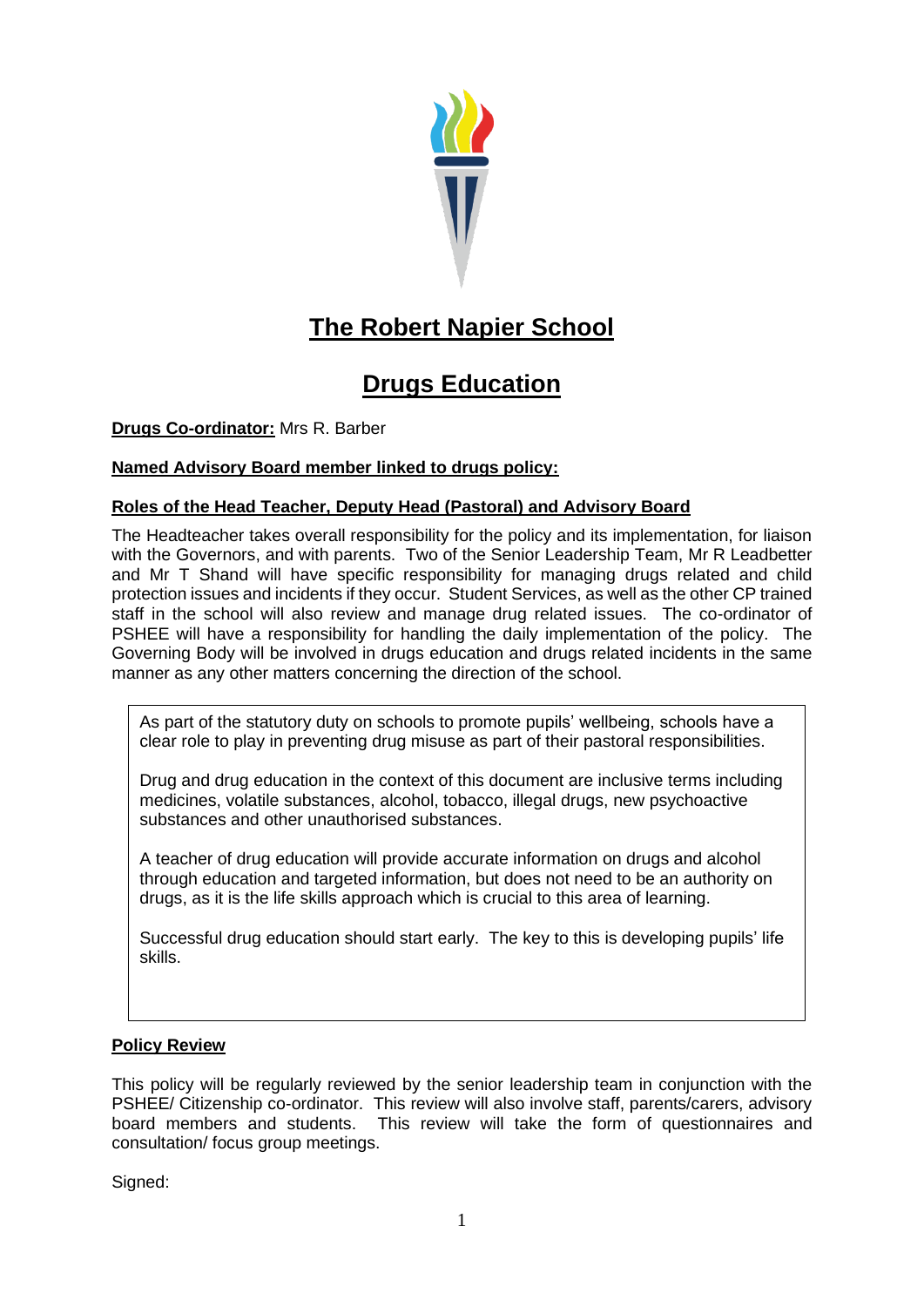| <b>Chair of Governors</b> |
|---------------------------|
| Headteacher               |
| Date                      |

# **Drugs Education**

Drug education is seen as being the most effective tool against the risks faced by young people. It helps equip children to make informed, responsible and healthy choices. It can create a climate of support and confidence in which drug abuse is less likely to flourish. It can provide the factual basis needed to make informed decisions, it can help to develop personal skills needed to withstand pressures from others and it can contribute to the development of self esteem to give confidence and place value on oneself and other people.

In The Robert Napier School we take the view that using shock tactics or emphasising the "just say no" approach is ineffective. We believe that by presenting pupils with factual information together with a thorough exploration of the likely consequences of certain choices, they will be best placed to make healthy and informed judgement when the situation arises. Ignorance often presents the greatest threat to young people.

Drug education in the school is designed to be developmental so as to take account of the age and emotional development of the pupils

## **Principles**

- The school is committed to the health and safety of all its members and will take action to safeguard their well being. The school is also committed to the principles of the National Healthy Schools Standard.
- The school believes it therefore has a duty to inform and educate young people on the consequences of drug use and misuse. Health education is seen as a vital part of the personal and social education of every pupil. The school acknowledges the importance of its pastoral role in the welfare of young people and through the general ethos of the school will seek to persuade pupils in need of support to come forward.
- The school holds a fundamental principle of sharing the responsibility for education of young people with parents and seeks to keep them informed and involved at all times. The aims of this policy are based on effective communication and co-operation between the school and parents.
- Education about drugs is not concerned merely with substance, but with people in their social settings and therefore should involve the development of attitudes, values and the development of skills, as much as the acquisition of appropriate knowledge.
- Drug issues and concerns extend across socio-economic and ethnic boundaries, and students of all ages and abilities will encounter both the positive and negative effects of drugs, as used legally in medicine to aid recovery, or illegal use. Many pupils have some knowledge about illegal drugs through the media, "street talk", and personal experience. The school welcomes and encourages parent/carer and community involvement in the development of school policy and curriculum delivery.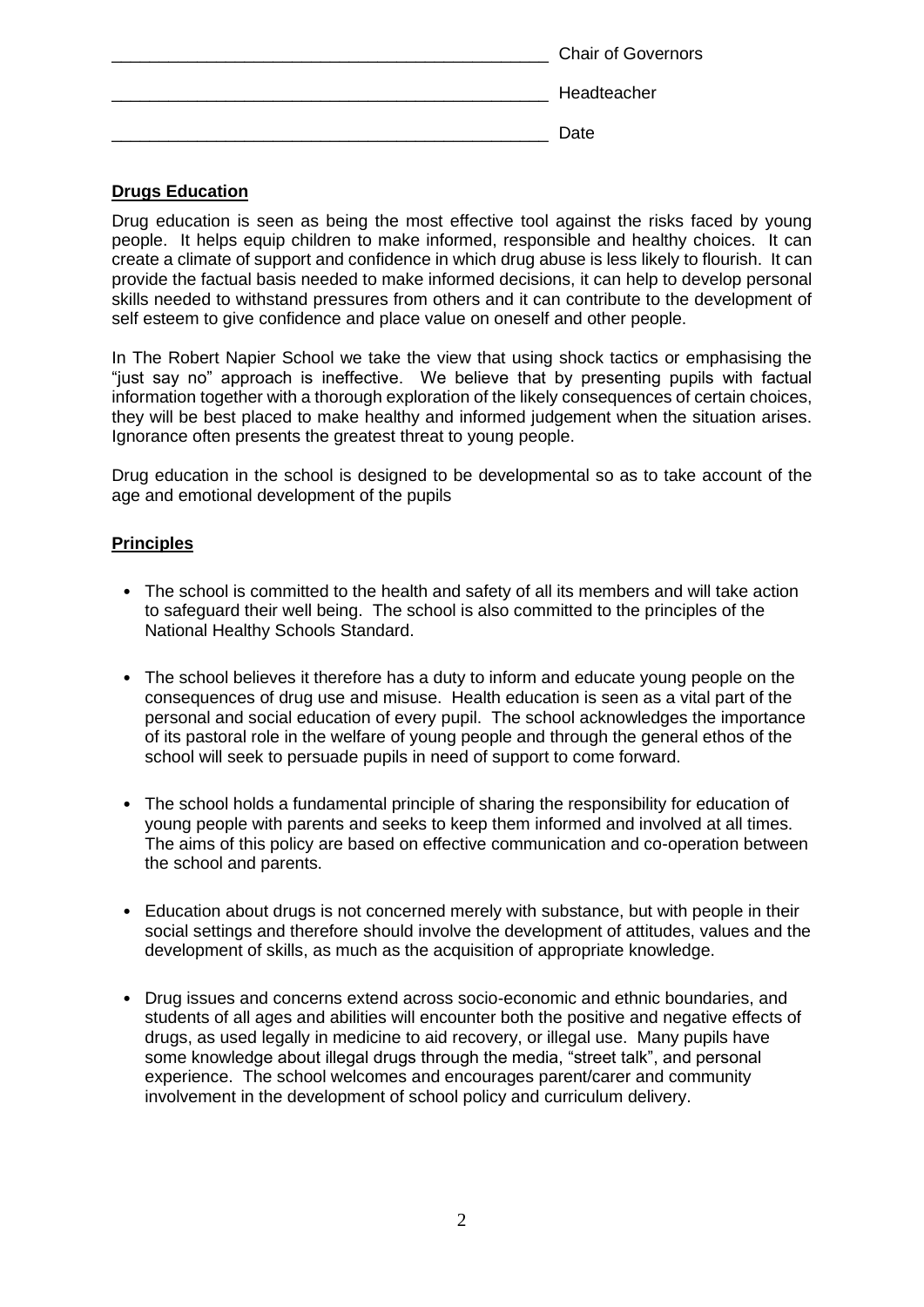## **Drug Policy Aims:**

- To provide a safe, healthy environment in which pupils and staff can learn and develop.
- To ensure all members of the school community know and understand the rules of the school, the expectations about their behaviour, and the policy regarding drug incidents and concerns about individuals.
- To promote clarity about the management of drug related incidents in the school.
- To encourage and enable pupils to appreciate the benefits of a healthy lifestyle now, and in the future.
- To enable pupils to make reasoned, informed choices.
- To minimise pupils' experimentation with illegal or harmful causing substances.
- To address and take account of local community needs, including the differences and diversity within the school community.
- To support and engage parents/carers and pupils in their own personal learning and responsibilities.
- To enable young people and staff to access support structures (including the voluntary sector), e.g. Connexions Service, counselling, peer mentoring and treatment.
- To monitor, evaluate and review learning outcomes for pupils.
- To work with KCC and outside agencies, including the voluntary sector, to secure and support a balanced delivery of a drugs education programme, e.g. Community Drug Education Co-ordinators, Medway Drug Advisory Service, other schools, Healthy Schools Schemes, Health Promotion, Primary Health Care professionals, Community Police, Youth and Community.

These aims will be fulfilled through the pupil's experiences in the taught curriculum but also through the informal curriculum that is the combined experience of school life. We deliver the taught curriculum mainly through PSHE and Science, but additional opportunities exist to reinforce learning in other parts of the curriculum. The school actively participates with outside agencies such as the Police, Social Services and Health and Drug Agencies to deliver its commitment to Drugs Education. Visitors who support the school are informed of the values held within this policy.

## **Objectives for Drug Education:**

- To provide opportunities for pupils to acquire knowledge and identify the distinction between authorised and unauthorised drugs.
- To develop and equip pupils with the knowledge, attitudes and skills necessary to build their resilience and avoid peer group pressure or unwanted drug offers from others.
- To build pupils' decision-making skills and increased self esteem.
- To engage parents/carers in the school community and learning process.
- To enable pupils and staff to access support if they have concerns about their own or others' drug use.

## **Principles of Teaching and Learning**

In addition to science, Personal, Social, Health and Economic Education (PSHEE) and Citizenship provide opportunities for drugs education. PSHEE is described as a framework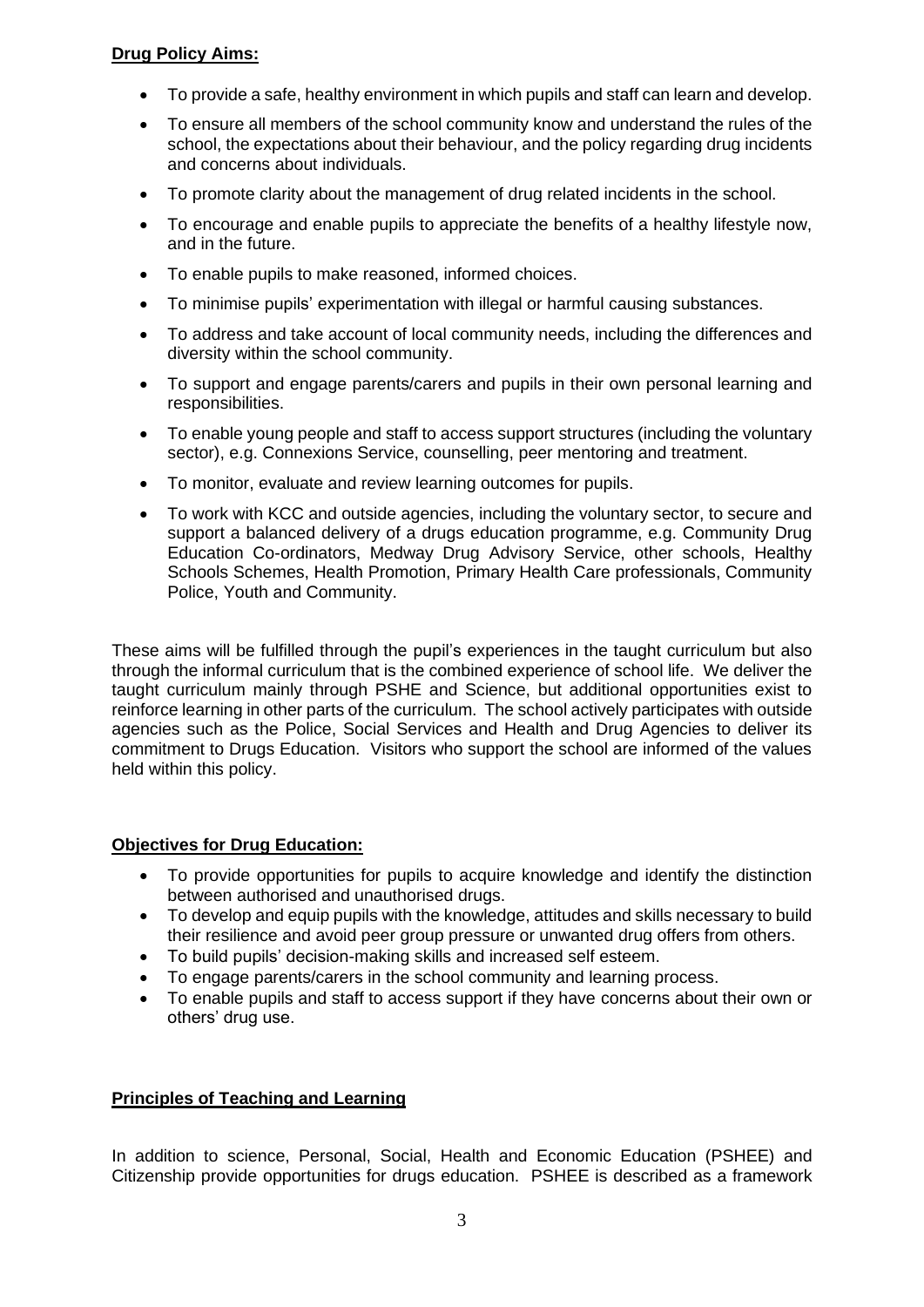that is non-statutory. At key stages 3 & 4 Citizenship is a statutory subject and is complemented by the PSHE framework.

Within PSHEE and citizenship lessons, Drugs Education is delivered through a spiral curriculum to all year groups from 7 to 11. Science will also compliment this framework within the curriculum to discuss the reactions different drugs can do to the body. Together with this other curriculum areas, as well as off-timetable activities will be used to help reinforce the 'informed choice' approach.

## **Teaching Methodologies**

This programme will be taught through a range of teaching methods including….

Good teaching in drug education has the following features:

- high expectations
- challenging and stimulating activities
- helping students clarify their thinking
- listening to students' views
- makes students feel accepted as worthwhile individuals
- provide a good role model in relation to self-esteem, attitudes and behaviour
- use a range of styles intervening, supporting, directing, remaining detached
- facilitating rather than telling
- setting ground rules for discussion which might include -
- listen to what other people say
- if people do not want to talk they do not have to
- think before you ask a question
- speak for yourself rather than for others

Ground rules for discussion will have more meaning to pupils if they have had the chance to establish them for themselves. This needs to happen at the first session with the teacher. Further ground rules can be added later if it becomes clear that they are needed.

#### **Teaching responsibilities**

The PSHEE programme will be led by the PSHEE Coordinator (Mrs R Barber).

It will be taught by the Citizenship and PSHEE department as well as other selected members of staff.

It will be supported by the Head Teacher and the Advisory Board.

#### **WHAT KIND OF LEARNING IS BEST FOR DRUG EDUCATION?**

The following approaches promote high quality and worthwhile drug education:

Pupils are encouraged to take responsibility for their learning. Pupils develop self-confidence and judgement; and are encouraged to exercise informed choice in their learning activities.

Opportunities are created for pupils to achieve and receive recognition for their achievements.

Pupils understand that everyone's contributions, including their own, deserve attention. Pupils are able to discuss and listen to the views of others.

Pupils have the opportunity to work in groups which differ in size and purpose, as well as on their own. They experience leadership as well as membership of such groups; offer and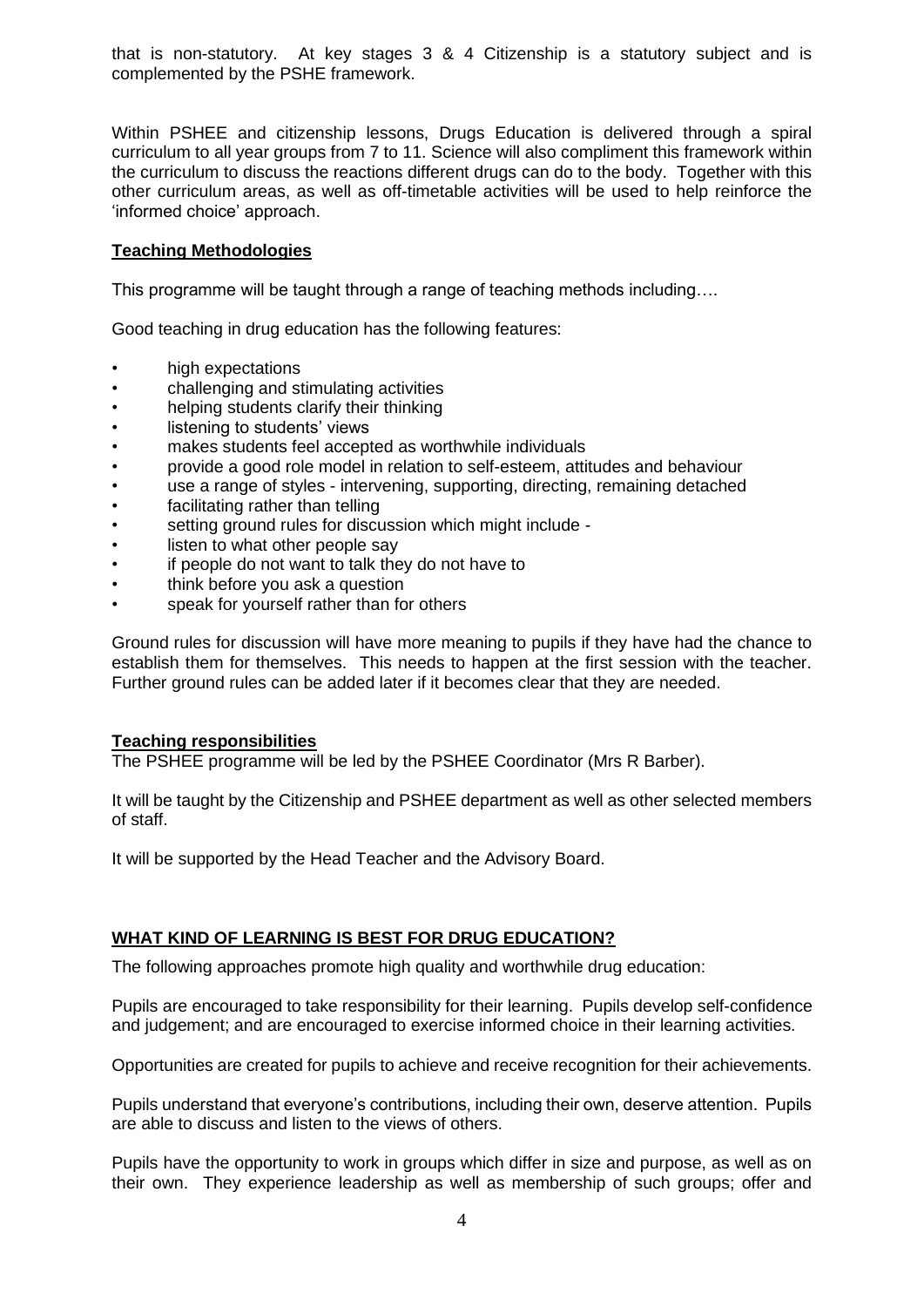respond to ideas; argue a case and defend sensibly a decision or course of action; present personal and group views, and share responsibility for the outcomes of group activity. Work in groups is a way of acquiring and developing elements of knowledge and understanding whilst also exploring and practising personal and social skills.

Pupils are able to explore personal and social experiences through role play. Roles explored can include those of persons behaving in ways perceived to be good or bad, revealing a range of feelings and beliefs.

Pupils have the opportunity to develop and express their own views and opinions.

## **Assessing learning**

The assessment, recording and reporting of drugs education will take place in accordance with whole school policy.

Understanding in drugs education will be demonstrated through assessment against learning objectives, which will be built into curriculum planning. A variety of assessment techniques will be used, including discussion, work scrutiny, self and peer assessment, group work, pair work and individual work.

The recording of these assessments will take the form of either targets set by themselves or through end of topic knowledge tests, portfolio evidence and/ or rating sheets.

The reporting of individual achievement and progress will include skill development and values and attitudes, as well as knowledge and understanding. Progress in these areas will be reported through written reports home to parents/carers in their progress review.

#### **Inclusion and differentiated learning**

Whilst some pupils may have a fairly broad knowledge and insight into the world of drugs, there are those who have little or no knowledge at all. Teachers need to be sensitive to this issue and that lessons are planned to take account of pupils' age, culture, experience and maturity. The needs of pupils with AEN will be taken into account by the teacher who may need to provide different resources, different activities or specific support to some pupils. Where pupils' Individual Education Plans (IEP) identify targets relating to their personal development, the teacher will ensure that opportunities are planned to support pupils in achieving these.

The drugs programme is delivered within PSHEE in ability groups. All pupils have equal access to the programme regardless of gender or ability, and lessons are delivered by a team of dedicated staff. Science lessons are presently in ability groups.

All pupils have equal access to the programme regardless of gender or ability. Care is taken to ensure that the drugs education programme is presented by means of various techniques and strategies such as videos, discussions, visiting speakers as well as more formal written information. In this way it is intended that pupils of all abilities will be able to draw important information and insights into the area.

#### **Attitudes, Values and Skills:**

Pupils are taught:

- To value and trust in their own learning through positive reflections and development of assertiveness and coping skills.
- Confidence building and communication skills.
- About themselves and their achievements, seeing their mistakes, making positive changes and setting personal goals.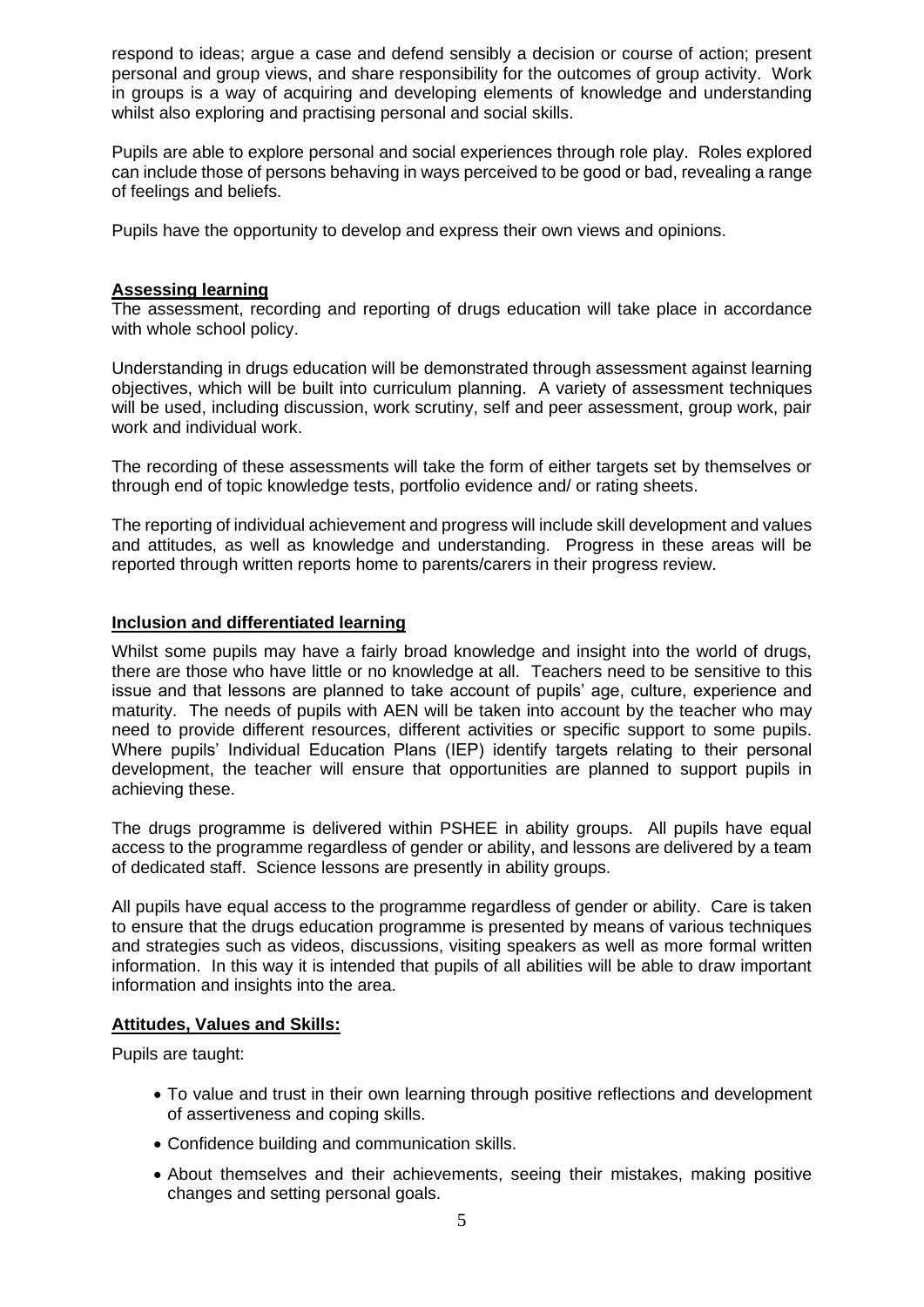- To recognise risky behaviour and risk taking within different situations and be able to respond appropriately.
- That pressure to behave inappropriately or to take risks can come from a variety of sources, including people they know, TV and the media.
- How to seek/ask for help and use basic techniques for resisting peer or unwanted pressure in order to minimise harm to themselves or others.
- That their actions affect themselves and others, to respect and care about other people's feelings, trying to see things from their point of view.
- That communication and problem solving skills are central to bringing about a positive change in attitudes and actions.

In teaching drug education, teachers use a range of teaching strategies, including role-play, discussion group work, draw and write and debate.

## **Resources:**

- Teaching resources are up to date, differentiated and culturally and age appropriate.
- The school allocates adequate funding to Drug Education provision.
- Adequate staff resources, development and training are provided to address identified needs.
- **•** There is a protocol for use of visitors contributing to the school programme (See Appendix A).

#### **Cross-curricular links**

Drug education has many cross-curricular links, with science making a particular contribution. However, the development of life skills is a theme throughout the curriculum, within the programme for Personal, Social, Health and Citizenship Education (PSHCE), and enshrined in the values, which are embodied in the schools' ethos. There are links to other subjects, such as geography and physical education, and aspects of school life, notably the spiritual, moral, social and cultural aspects of the curriculum.

#### **Instances of Substance Use/Misuse or Supply on Premises**

Parents will be informed at the earliest opportunity. The school will consider any substance incident individually and recognises that a variety of responses will be necessary to deal with incidents as through the normal pastoral and disciplinary procedures. The school will consider very carefully the implications of any action it may take and will seek to balance the interests of the pupils involved against the interests of other school members and the local community.

#### **Procedures for Drug Management**

Disclosure of drug misuse

If onsite:

- Check safety of user
- Inform Child Protection Officers
- **Investigate**
- Participate in subsequent action
- If in doubt don't ignore

#### If offsite:

- Use discretion in appropriate action
- Notify Child Protection Officers
- If possible check for safety of user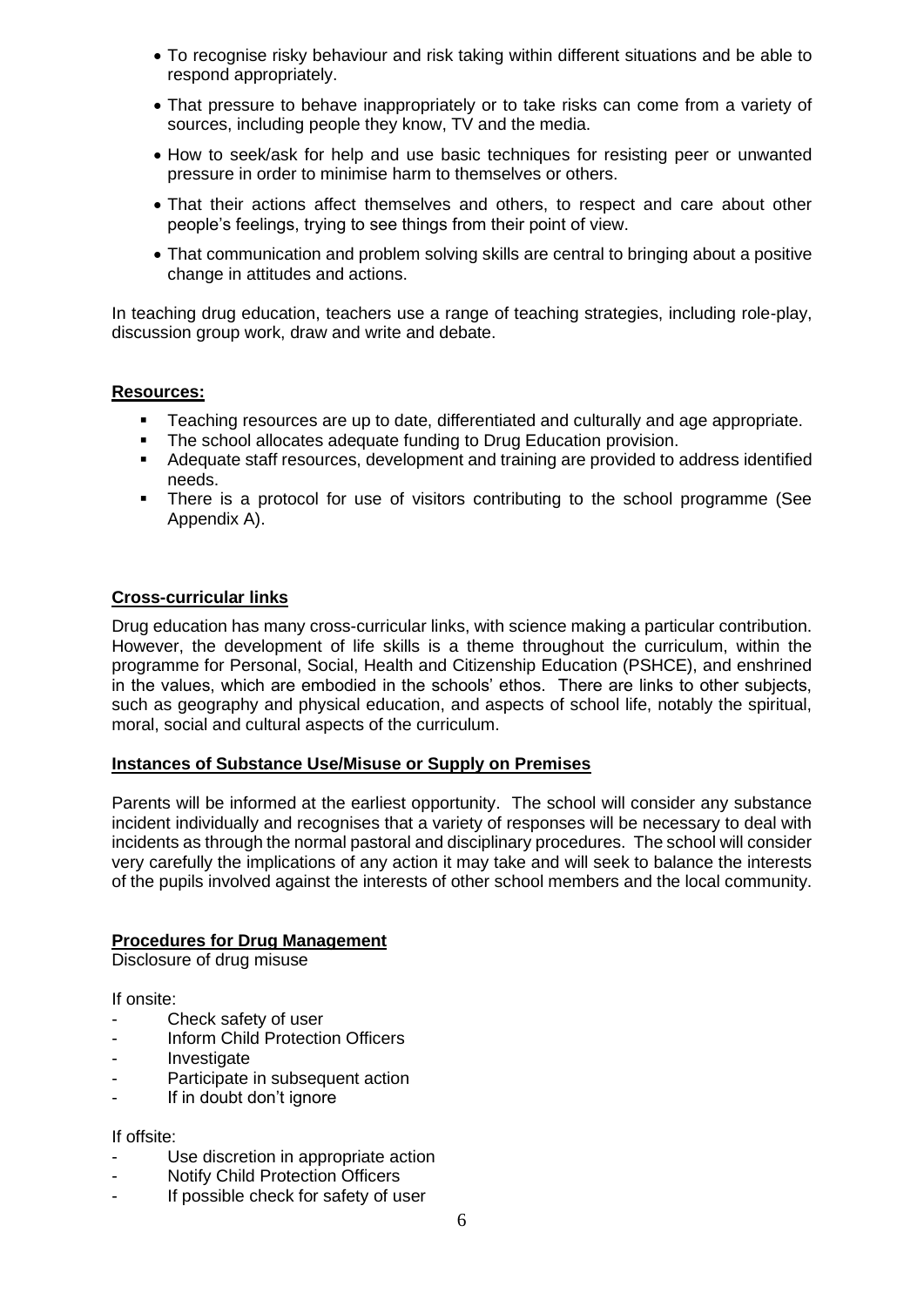**In either circumstance staff should record observations, concerns and disclosures in writing together with relevant times/dates etc.**

## **What to do in an emergency**

In any drug related emergency **always bring in trained help** and call for professional medical help.

If the person is "high", aroused, woozy or uncoordinated

- Try to take away the drugs or solvents without a confrontation.
- Do not lecture them; they will not be able to take it in.
- Do not crowd or threaten them, or expect normal behaviour; they could react with uncharacteristic violence.
- Do not let them sleep in bed, people have died from choking on vomit in their sleep; keep a careful watch on them.
- Write down details of the incident clearly and accurately.

## **Discovery of Drugs**

There are two circumstances when harmful or illegal drugs may be legally removed.

- 1. From a place within school's jurisdiction.
- 2. From a person within school's jurisdiction.

#### A Place

- If possible remove drug in presence of a witness
- Do not let pupils touch (health hazards)
- Do not use a bare hand to remove: 1. Used syringes
	- 2. LSD Acid Tabs

#### A Person

- If possible retrieve drugs from a pupil **in the presence of a witness**

#### Always

- Remove drug, record time, place and circumstance drug came to you.
- Do not investigate substance. Record size, number and appearance. Have witness countersign recordings.
- Give drug immediately to head teacher or, if not available, deputy head (pastoral). Do not keep drug on your person or property.
- Drugs should be placed in a sealed container e.g. envelope. Ask witness to sign and date package over the seal.
- Write a report listing time, date and circumstances of finding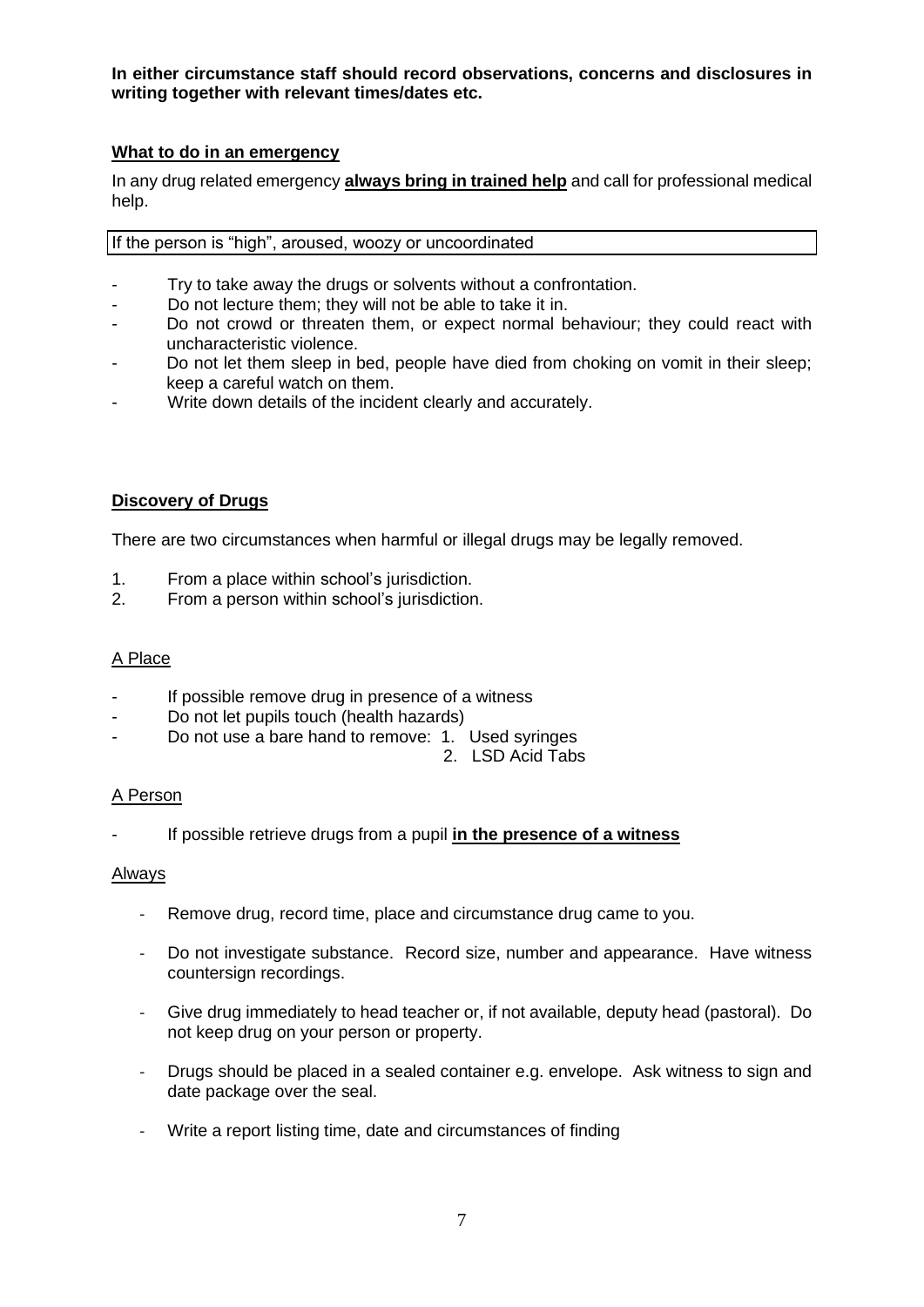As previously stated, while the school would view the use of illicit drugs by a pupil as an extremely serious matter, it will not be tied by automatic procedures or fixed sanctions such as automatic expulsion. Each circumstance is individual and decisions taken will be based on those circumstances; however, it must be emphasised that drug misuse is considered a most serious offence and that for situations where this has been discovered within school, it must be expected that the police will immediately be informed.

The school will obviously contact and involve the parents as quickly as possible in circumstances where a pupil has been found with, or using, illicit drugs. The school will also look to draw advice from outside agencies such as the police and drug advice agencies.

## **Child Protection Procedures**

Child protection procedures (see separate school document) shall apply if:

- 1. A child has been given drugs/excessive alcohol by their parents/carers.
- 2. A child is exposed to danger because his parents/carers are drug or alcohol abusers and are either leaving drugs, alcohol or used needles etc. where he can get access to them or are failing to exercise adequate care and supervision while they are under the influence of these substances.
- 3. A child has been given drugs by other adults (with or without their parent knowledge) to facilitate their involvement in appropriate sexual activity.
- 4. A child is using drugs/alcohol without their parent's knowledge as a result of inadequate supervision for their age and development.

## **Designated child protection lead is Mr R Leadbetter and Mr T Shand.**